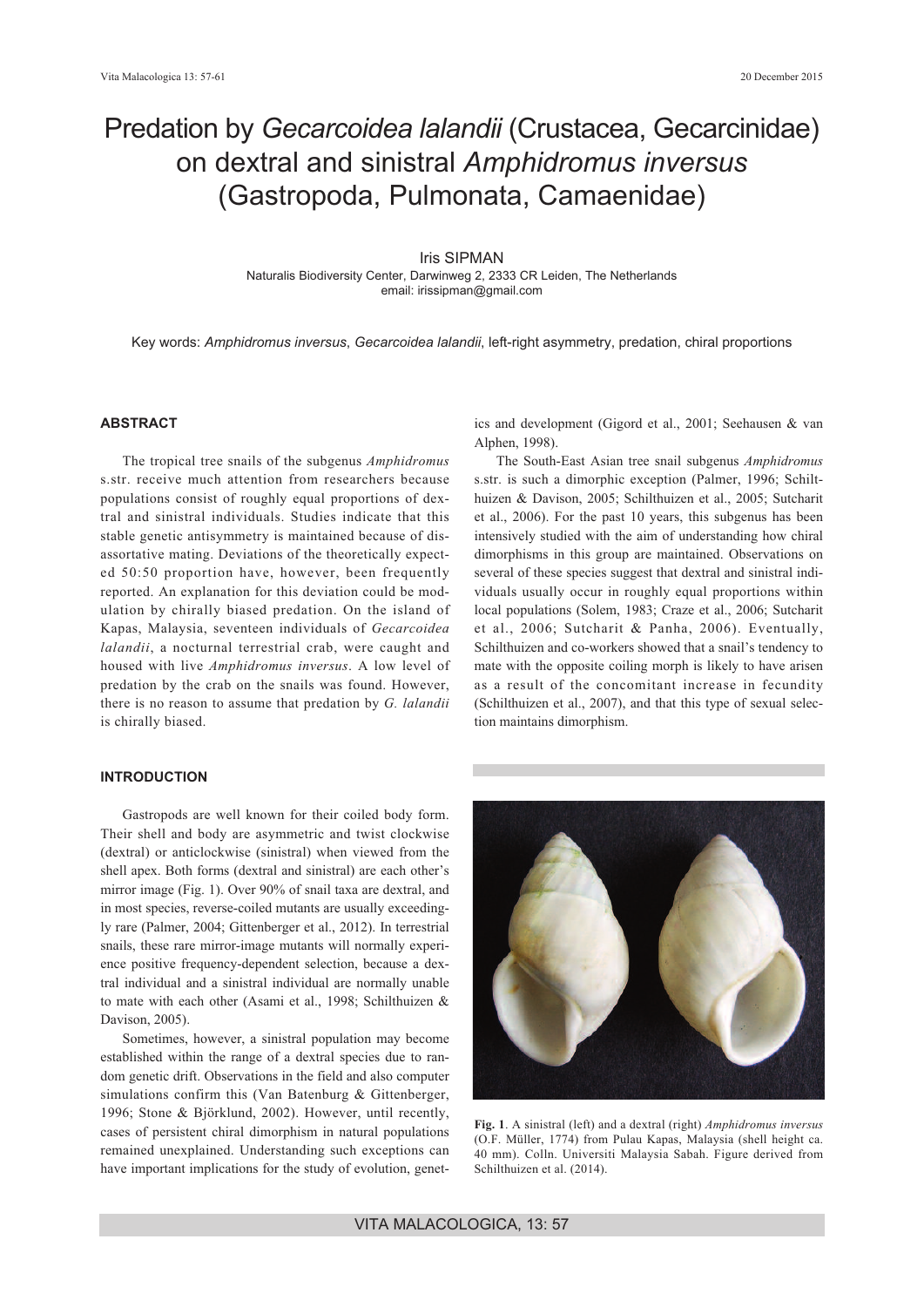#### Sipman, I. – Predation by *Gecarcoidea* on *Amphidromus*



**Fig. 3**. Map showing the weighted distribution of proportion of sinistrals of *Amphidromus inversus* on Pulau Kapas. Figure derived from Schilthuizen et al. (2014).

Deviations from 50:50 proportions in *Amphidromus* species have often been reported by different researchers (Schilthuizen et al., 2005, 2007, 2014; Craze et al., 2006; Sutcharit et al., 2006). Craze (2009) showed that such deviations may be the result of enhanced drift of the recessive allele in isolated subpopulations. Schilthuizen et al. (2014) attempted to test this in *Amphidromus inversus* (O.F. Müller, 1774). On the island of Kapas (Malaysia, Terengganu; Fig. 2), the proportions of sinistrals vs. dextrals in this species is roughly 65% vs. 35%. Schilthuizen et al. (2014) mapped the microgeographic variation in chiral proportions on Kapas (Fig. 3). Expecting, under the hypothesis of Craze (2009), that the deviations from equal proportions would be stronger in areas with more fragmented vegetation, they also mapped vegetation parameters and snail population density. Furthermore, they looked at predation rates. The results of this study did not support the hypothesis that deviation from 50:50 proportions is due to genetic drift. However, they did find a weak negative correlation between the proportion of sinistrals and relative predation on dextrals.

In this study, I will further investigate predation on *A. inversus* on the island of Kapas. Sutcharit et al. (2006) also proposed that this is a subject that needs to be investigated further. Two predators are currently known or suspected: rodents (who break off top whorls of their prey) and crustaceans (who peel off whorl walls) (Schilthuizen et al., 2007, 2014). Earlier research has been done on predation by rats on *Amphidromus*, and this work showed that rodent predation is not frequency-dependent (Craze et al., 2006; Schilthuizen et

al., 2007). Predation by crabs, however, has not yet been studied in detail.

Carnivorous crabs are known to eat snails (Magalhaes, 1948; Dietl, 2003), and circumstantial evidence that on Pulau Kapas *Amphidromus* is being eaten by crabs is available, as broken shells were found scattered around *Ocypode* crab burrows (Fig. 4). However, preliminary work (data not shown) revealed that it is not *Ocypode*, but *Gecarcoidea lalandii* H. Milne Edwards, 1837 is the culprit in this case.

*Gecarcoidea lalandii* is a fully terrestrial crab and is active at night outside of its burrow. The habitat of this crab and that of *Amphidromus inversus* overlap and it is known that the sister species *G. natalis* (Pocock, 1888), preys on *Achatina fulica* (Férussac, 1821), an invasive land snail (Lake & O'Dowd, 1991). *Gecarcoidea lalandii* have asymmetrical chelae which could work in their advantage when opening snails. This has already been studied in other asymmetrical crabs: *Eriphia smithii* MacLeay, 1838, *Calappa philargius* (Linnaeus, 1758), *Lydia annulipes* (H. Milne Edwards, 1834), *Epixanthus dentatus* (White, 1848), *E. frontalis* (H. Milne Edwards, 1834), *Thalamita spinimana* Dana, 1852, *Charybdis feriata* (Linnaeus, 1758), and *Portunus sanguinolentus* (Herbst, 1783) which have an advantage when opening a dextral snail shell because they have the larger crushing claw on the right side of their body (Ng & Tan, 1985; Shigemiya, 2003). In this study, therefore, I aimed to investigate whether claw asymmetry in *G. lalandii* might also bias predation of dextral vs. sinistral prey.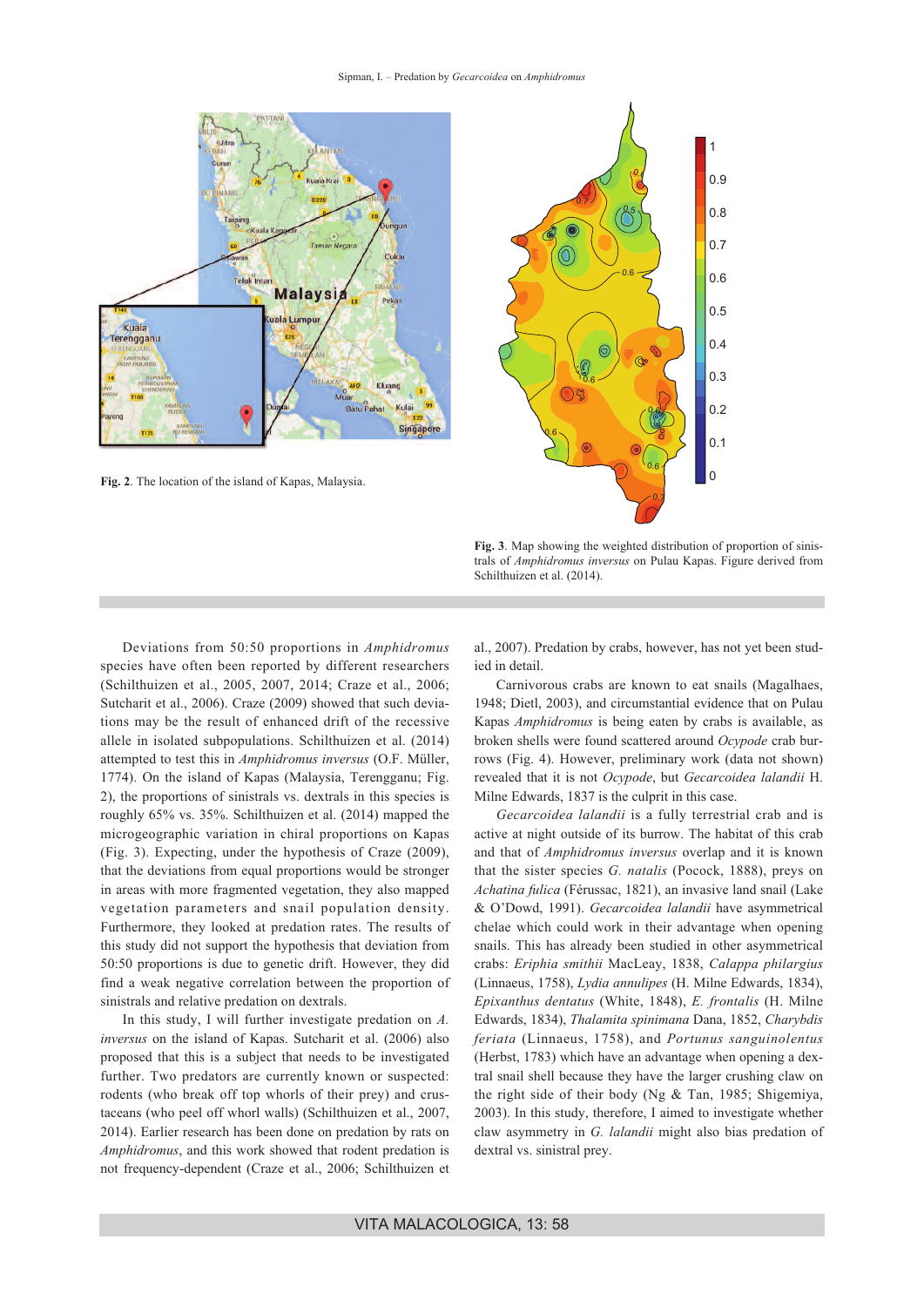

**Fig. 4**. Empty shells of *Amphidromus inversus* with possible crab predation marks near an entrance of an *Ocypode* crab burrow. Photo M. Schilthuizen.



**Fig. 5**. Shells of *Amphidromus inversus* offered to one *Gecarcoidea lalandii* crab. Three shells (on left) are not damaged and three other shells are broken in three different ways by one *G. lalandii* individual.

#### **METHODS**

#### Fieldwork on Kapas

The fieldwork on the island of Kapas took place from February  $11<sup>th</sup>$  2015 till April 8<sup>th</sup> 2015. The coast line on the west side of the island is divided into different sandy beaches, separated by rocky outcrops. Each beach was considered separately.

#### Observations on *Amphidromus inversus*

A narrow strip of forest adjacent to the coast line of the island of Kapas was thoroughly searched for *A. inversus* shells. For every shell found on the ground, a picture was taken, chiral morph was noted, and damage (if any) was described. This was conducted during the day between 09:30 a.m. and 12:00 noon and between 04:00 p.m. and 06:00 p.m. A Pearson's Chi-squared test with Yates' continuity correction was used to check for a significant difference between predation rates on dextral and sinistral *A. inversus*. Difference in proportions of S/D shells and expected S/D (65%/35%) shells was also calculated with a Chi-squared test.

#### Experiment *Gecarcoidea lalandii*

On two locations on the island of Kapas, on different days, 17 individuals of *G. lalandii* were caught using a net. Each individual was placed into a storage box (AppleLady,  $50 \times 41 \times 30$  cm  $1 \times b \times d$ ), for five nights. In the storage box were stones, wood and leaf litter to match their natural environment, three sinistral and three dextral live *A. inversus* individuals, matched for size. During the five nights, the *G. lalandii* crabs were given no other food. The boxes were opened at 10.00 a.m., 04.00 p.m., and 10.00 p.m. to refresh the air. The experiment started on March 15<sup>th</sup> (crab nrs. 2 and 3), March  $18<sup>th</sup>$  (crab nr. 4), March  $22<sup>th</sup>$  (crab nrs. 5 and 6), March  $23<sup>th</sup>$  (crab nrs. 7 and 8), March  $24<sup>th</sup>$  (crab nr. 9), March  $27<sup>th</sup>$  (crab nr. 10), March  $30<sup>th</sup>$  (crab nrs. 11 and 12), April 1<sup>st</sup> (crab nrs. 13, 14, and 15), April  $2<sup>nd</sup>$  (crab nr. 16), and April  $3<sup>th</sup>$ (crab nrs. 17 and 18). Crab nr. 1 was not used. After an experiment was stopped the crab was given a purple drop of nail polish on its carapace and was released on the site where is had been caught. The number of eaten snails and the damage to the shell (if any) were recorded.

# **RESULTS**

### *Amphidromus inversus*

There was no difference in predation rate between sinistrals (37 damaged shells versus 88 undamaged shells) and dextrals (17 damaged shells versus 35 undamaged shells); N  $= 178$  (chi-squared  $= 0.15886$ , df  $= 1$ , p-value  $= 0.6902$ ). In total, 125 sinistral individuals and 53 dextral individuals were found. These numbers do not differ from the expected 65% vs. 35% proportions ( $N = 178$ , chi-squared = 2.135, df = 1, p $value = 0.1440$ .

#### *Gecarcoidea lalandii*

Nine crabs were clearly left handed, two individuals were right handed, and six individuals showed no discernibly larger cheliped on one side. These assessments were done visually, because the crabs were too scared of aggressive to measure with measuring tape or calliper.

Four male individuals of *G. lalandii* damaged one or more *Amphidromus* shells and ate the occupants. In total, five dextral shells and two sinistral shells were broken. The shells had been opened in different ways (Fig. 5). The top whorl may be broken off, the side of the shell may be peeled off, or the whole shell may be crushed into pieces.

#### **DISCUSSION**

*Gecarcoidea lalandii* does indeed prey on *A. inversus*. Four different male crabs were found to break one or more shells of *A. inversus* and eat the occupants in an experimental setting. It seems that *A. inversus* is not a preferred prey item,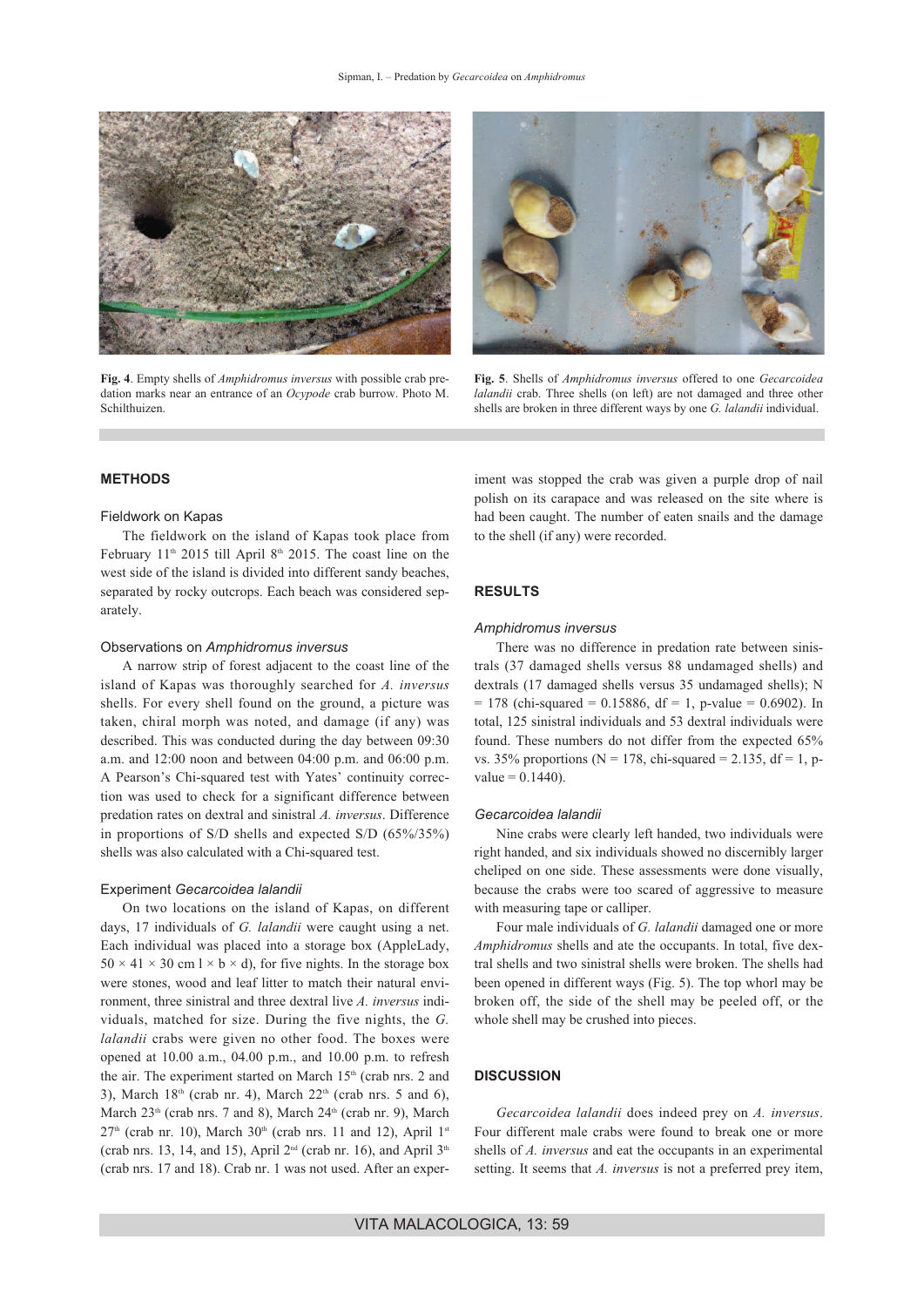since the majority of the subjects did not prey on the snails. The observation that only male crabs broke *A. inversus* shells does raise some questions. Is this a relevant difference? Are males more aggressive and/or resourceful when hungry? Further research with a larger dataset needs to be done to answer these questions.

*Amphidromus* shells were broken in different ways by *G. lalandii*. Schilthuizen et al. (2014), made the wrong assumption when stating that crabs break open a snail only by peeling of the aperture. The results of my research are, however, in line with Zipser & Vermeij (1978), who showed that "… *Carpilius maculatus* (L.), *C. convexus* (Forskål), and *Eriphia sebana* (Shaw & Nodder), and the parthenopid *Daldorfia horrida* (L.), typically sever the spire of their prey, or make a gash in the body whorl. They tend to employ sustained pressure on the prey shell and, except for *Eriphia*, rarely attack the outer lip...". Their paper described research on marine crabs, and the result of a land crab opening a shell in a similar manner is a new addition to the knowledge of crab-snail interactions.

Along the coast of Kapas, there is no difference in predation rate on dextral versus sinistral *A. inversus*. With the current knowledge that *G. lalandii* could open an *A. inversus* in different ways, it is impossible to distinguish between predation marks of rats and crabs. However, overall, it appears not likely that predation by rodents and crustaceans combined is chirally biased (Craze et al., 2006; Schilthuizen et al., 2007; this study).

It can be concluded that *G. lalandii* is a predator of *A. inversus*, but it is most likely that rats are still the most important predator. At this point, there is no reason to assume that *G. lalandii* has an influence on the chiral proportions of *A. inversus.*

# **ACKNOWLEDGEMENTS**

I would like to thank Menno Schilthuizen and Charles Fransen for being my supervisors throughout this project, and for helping me even when I was in Malaysia and for giving comments on my proposal, presentations and my research paper. Thanks are due to Harald van Mil for helping with the statistics and especially to Stefanie Stannarius for helping me catch crabs on Pulau Kapas night after night. Kayan Ratnam, owner of Kapas Beach Chalet, finally, is acknowledged gratefully for his hospitality. This project was funded by the L.B. Holthuis Fund, the Jan Joost ter Pelkwijk Fund, and a Lustra+ scholarship.

#### **REFERENCES**

- ASAMI, T., COWIE, R.H. & OHBAYASHI, K., 1998. Evolution of mirror images by sexually asymmetric mating behavior in hermaphroditic snails. — The American Naturalist 152: 225-236.
- BATENBURG, F.H.D. VAN & GITTENBERGER, E., 1996. Ease of fixation of a change in coiling: computer experi-

ments on chirality in snails. — Heredity 76: 278-286.

- CRAZE, P.G., 2009. The fate of balanced, phenotypic polymorphisms in fragmented metapopulations. — Journal of evolutionary biology 22: 1556-1561.
- CRAZE, P.G., BIN ELAHAN. B. & SCHILTHUIZEN, M., 2006. Opposite shell-coiling morphs of the tropical land snail *Amphidromus martensi* show no spatial-scale effects. — Ecography 29: 477-486.
- DIETL, G.P., 2003. Coevolution of a marine gastropod predator and its dangerous bivalve prey. — Biological Journal of the Linnean Society 80: 409-436.
- GIGORD, L.D.B., MACNAIR, M.R. & SMITHSON, A., 2001. Negative frequency-dependent selection maintains a dramatic flower color polymorphism in the rewardless orchid *Dactylorhiza sambucina* (L.) Soo. — Proceedings of the National Academy of Sciences of the United States of America 98: 6253-6255.
- GITTENBERGER, E., HAMANN, T.D. & ASAMI, T., 2012. Chiral speciation in terrestrial pulmonate snails. PLoS ONE 7: e34005.
- LAKE, P.S. & O'DOWD, D.J., 1991. Red crabs in rain forest, Christmas Island: Biotic resistance to invasion by an exotic snail. — Oikos 62: 25-29.
- MAGALHAES, H., 1948. An Ecological Study of Snails of the Genus *Busycon* at Beaufort, North Carolina. Ecological Monographs 18: 377-409.
- NG, P.K.L. & TAN, L.W.H., 1985. "Right handedness" in heterochelous calappoid and xanthoid crabs – suggestion for a functional advantage. — Crustaceana 49: 98-100.
- PALMER, A.R., 1996. From symmetry to asymmetry: Phylogenetic patterns of asymmetry variation in animals and their evolutionary significance. — Proceedings of the National Academy of Sciences of the United States of America 93: 14279-14286.
- PALMER, A.R., 2004. Symmetry breaking and the evolution of development. — Science 306: 828-833.
- SCHILTHUIZEN, M., CRAZE, P.G., CABANBAN, A.S., DAVISON, A., STONE, J., GITTENBERGER, E. & SCOTT, B.J., 2007. Sexual selection maintains whole-body chiral dimorphism in snails. — Journal of Evolutionary Biology 20: 1941-1949.
- SCHILTHUIZEN, M. & DAVISON, A., 2005. The convoluted evolution of snail chirality. — Naturwissenschaften 92: 504-515.
- SCHILTHUIZEN, M., LOOIJESTIJN, S., CHUAN CHUA, S. & CASTILLO CAJAS, R.F., 2014. Mapping of dextral: sinistral proportions in the chirally dimorphic land snail *Amphidromus inversus*. — PeerJ PrePrints.
- SCHILTHUIZEN, M., SCOTT, B.J., CABANBAN, A.S. & CRAZE, P.G., 2005. Population structure and coil dimorphism in a tropical land snail. — Heredity 95: 216-220.
- SEEHAUSEN, O. & ALPHEN, J.J.M. VAN, 1998. The effect of male coloration on female mate choice in closely related Lake Victoria cichlids (*Haplochromis nyererei* complex). — Behavioral Ecology and Sociobiology 42: 1-8.
- SHIGEMIYA, Y., 2003. Does the handedness of the pebble crab *Eriphia smithii* influence its attack success on two